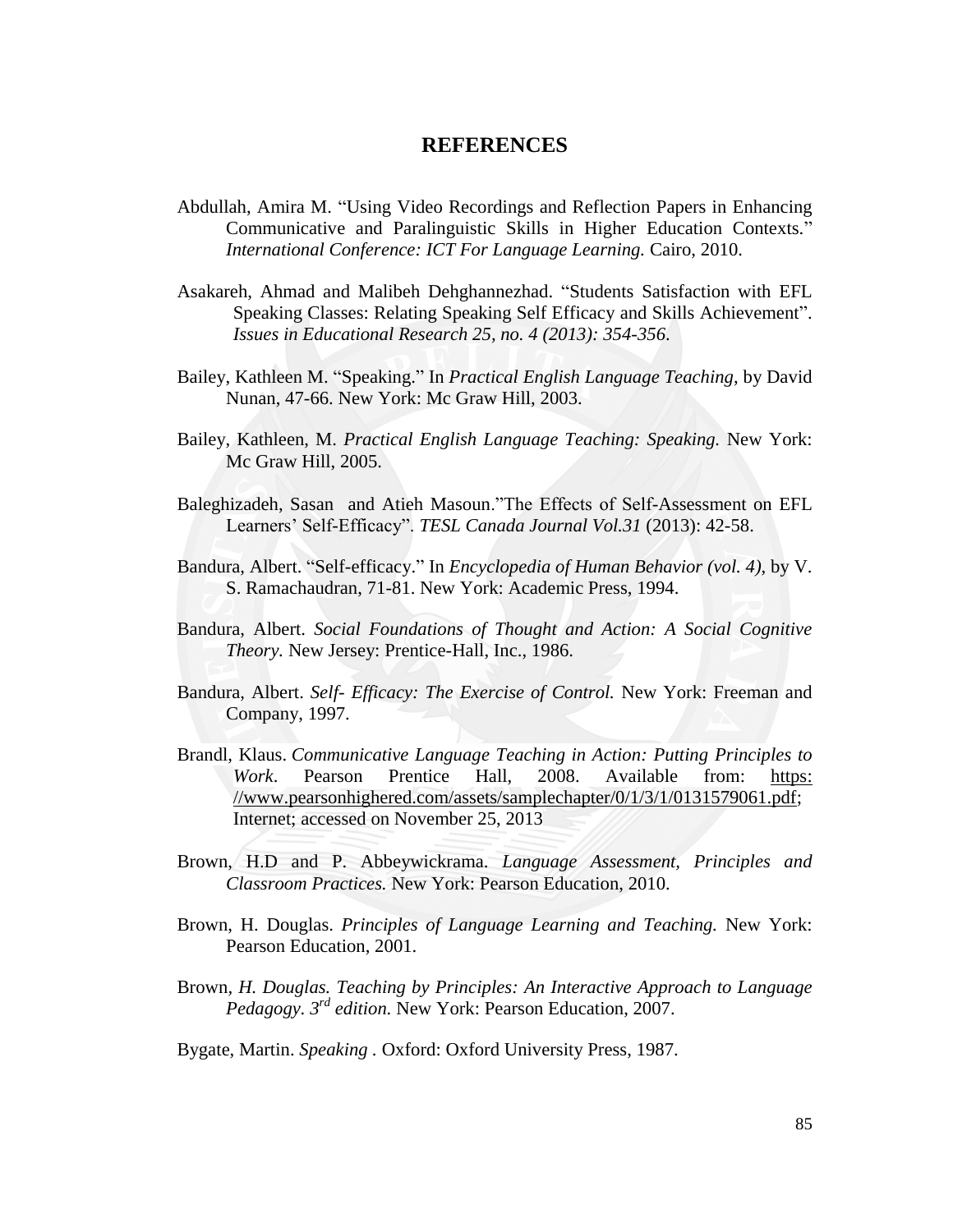- Cohen, Louis, Lawrence Manion and Keith Morrison. *Research Methods in Education. 6th edition.* New York: Routledge, 2007 .
- Creswell, John W. *Educational Research : Planning, Conducting, and Evaluating Quantitative and Qualitative Research.* 4 th edition. Boston: Pearson, 2012.
- De Grez, Luc, Valcke and Berings. "Peer Assessment of Oral Presentation Skills". *Procedia Social and Behavioral Science* Vol. 2(2010): 1776-1780.
- Fraenkel, Jack R. and Norman E. Wallen. *How to Design and Evaluate Research in Education . 7th ed.* New York: The Mcgraw-Hill Companies, Inc., 2009.
- Gebhard, J.G. *Teaching English as A Foreign or Second Language: A Self Development and Methodology Guide .* Michigan: University Of Michigan, 2000.
- George, D and P. Mallery. *SPSS for Windows Step by Step: A Simple Guide and Reference. 11.0 update.4th edition .* Boston: Allyn & Bacon, 2003.
- Gredler, M.E. *Learning and Instruction: Theory into Practice*. 3<sup>rd</sup> edition. New Jersey: Prentice-Hall, 1997.
- Green, C.F., E.R. Christopher and J. Lam. "Developing Discussion Skills in The ESL Class Room‖. In: *Methodology in Language Teaching: An Anthology of Current Practice*, by Richard and Renandya, 225-234. New York: Cambridge University Press, 2002.
- Goker, S.D. "Impact of Peer Coaching on Self-Efficacy and Instructional Skills in TEFL Teacher Education‖. *System* Vol. 34 (2006): 239-254.
- Hake, Richard R. *Analyzing Change/Gain Scores*. 1999. Available from: [http://www.physics.indiana.edu/~sdi/AnalyzingChange-Gain.pdf;](http://www.physics.indiana.edu/~sdi/AnalyzingChange-Gain.pdf) Internet; accessed on September 23, 2016
- Harmer, Jeremy. *How to Teach Speaking .* Edinburgh: Pearson Education, 2004.
- Harmer, Jeremy. *Essential Teacher Knowledge: Core Concepts in Language Teaching.* Harlow: Pearson Education, 2012.
- Hsieh, Peggy Pei-Hsuan and Hyun-Sook Kang. "Attribution and Self-Efficacy and Their Interrelationship in the Korean EFL Context." *Language Learning 60:3* (September 2010): 606-627.
- Hughes, Arthur. *Testing for Language Teachers .* Cambridge: Cambridge University Press , 2003.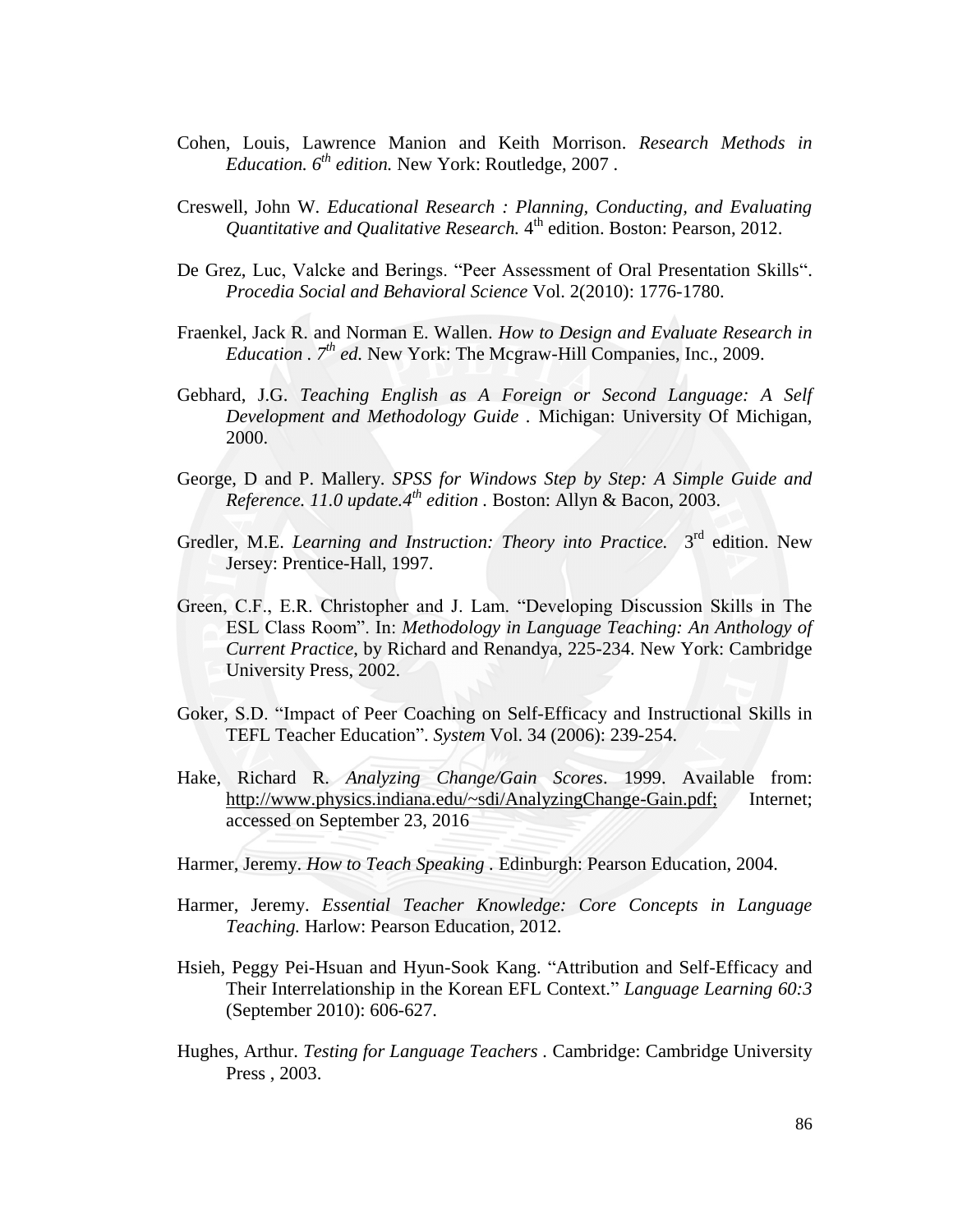- Hunt, Alan and David Beglar . "Current Research and Practice in Teaching Vocabulary .‖ In *Methodology in Language Teaching: An Anthology of Current Practice*, by Richard and Renandya, 258-266. New York: Cambridge University Press, 2002.
- Iswanti, Septina Nur. "Intensifying Young Learners' Foreign Language Development Using Student Language Performance Video." *LIA conference-Class Action Research Colloquium.* Jakarta, 2013. 12-27.
- Keddie, Jamie. *Bringing Online Video into The Classroom.* Oxford: Oxford University Press, 2014.
- Kırkgöz, Yasemin. ―A Blended Learning Study on Implementing Video Recorded Speaking Tasks in Task-Based Classroom Instruction.‖ *Turkish Online Journal Of Educational Technology – October 2011, Vol. 10 Issue 4*, 2011.

Luoma, Sari. *Assessing Speaking.* Cambridge: Cambridge University Press, 2004.

- Liu, Mingxu. "English Bar as a Venue to Boost Students' Speaking Self-Efficacy at the Tertiary Level". *English Language Teaching*, Volume 6. No.12 (2013): 27-104.
- Mahyudin R., H. Elias, L.S. Cheong, M.F. Muhamad, N. Noordin and M.C Abdullah. "The Relationship between Students' Self Efficacy and Their English Language Achievement‖. *Jurnal Pendidik dan Pendidikan*. Jil. 21 (2006): 61-71.
- Mousavi, S.M. "The Effect of Peer Observation on Iranian EFL Teachers'Self-Efficacy.‖ *Procedia- Social and Behavioral science (2014): 181-185 .*
- Murphy, John. "Pronunciation." In *Practical English Language Teaching*, by David Nunan, 111-128. New York: Mc Graw Hill, 2003.
- Naseri, Mahdieh. "The Relationship between Reading Self-Efficacy Beliefs, Reading Strategy Use and Reading Comprehension Level of Iranian EFL Learners". *World Journal of Education* Vol. 2, No. 2 (April 2012): 64-75.
- Nation, I.S.P. "Vocabulary." In *Practical English Language Teaching*, by David Nunan, 129-152. New York: Mc Graw Hill, 2003.
- National Capital Language Resource Center. Report: *High School Foreign Language Students' Perceptions of Language Learning Strategies Use and Self-Efficacy*. Institution National Capital Language Resource Center, Department of Education.Washington, DC. (2000): 1-25. Available from: [http://eric.ed.gov/?id=ED445517;](http://eric.ed.gov/?id=ED445517) Internet; accessed on: June 5, 2016.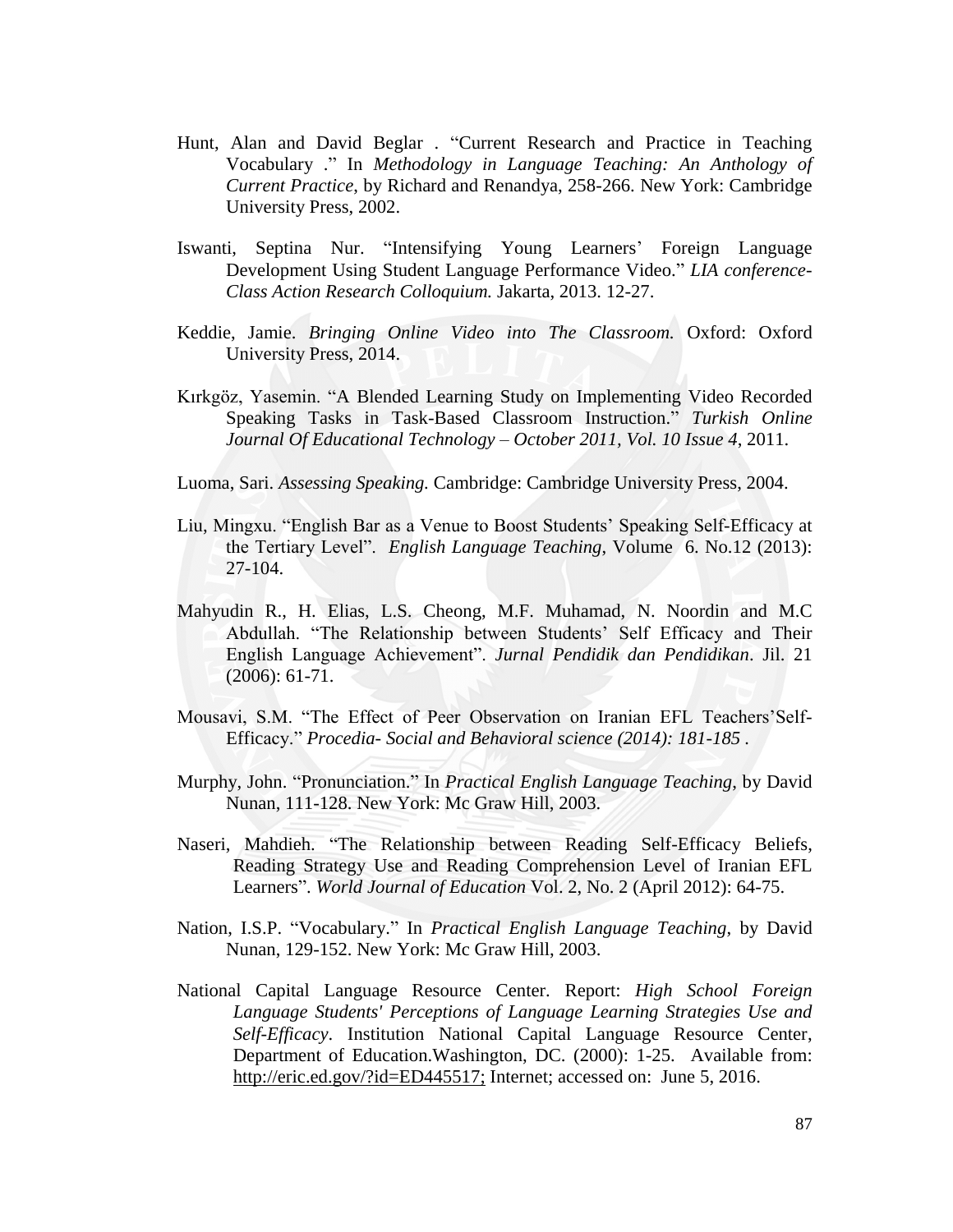- Nunan, David. "Gammar." In *Practical English Teaching*, by David Nunan, 153-172. New York: Mc Graw-Hill, 2003.
- Partin, Ronald L. *The Classroom Teacher's Survival Guide: Practical Strategies, Management Techniques and Reproducibles for New and Experienced Teachers.* San Fransisco: Willey Imprint, 2009.
- Philips, Sarah. *Young Learner.* New York: Oxford University Press, 2003.
- Pintrich, P.R and D.H Schunk. *Motivation in Education: Theory, Research and Applications.* New Jersey: Pearson Education, 2002.
- Race, Phil, Sally Brown and Brenda Smith. *500 Tips on Assessment. 2nd Edition.* New York: Routledge Falmer, 2005.
- Rahimi, Ali and Atiyeh Abedini. "The Interface between EFL Learners' Self-Efficacy Concerning Listening Comprehension and Listening Proficiency". *Novitas-Royal* Vol. 3 No. 1. *(2009):* 14-28.
- Raoofi, Bee Hoon Tan and Swee Heng Chan. "Self Efficacy in Second/Foreign Language Learning Contexts". *English Language Teaching* Vol. 5 No. 11. (2012): 60-74
- Richard, J.C and W.A. Renandya. *Methodology in Language Teaching: An Anthology of Current Practice .* New York: Cambridge University Press,2002.
- Schunk, D. H. "Self-Efficacy and Academic Motivation." *Educational Psychologist*, *26 (*1991): 207-231 .
- Schunk, Dale H. "Self-Efficacy for Reading and Writing: Influence of Modeling, Goal Setting and Self Evaluation." *Reading & Writing Quarterly: Overcoming Learning Difficulties, 19:2* (2003): 159-172.
- Sebba J, Crick RD, Yu, G, Lawson H, Harlen W, Durant K. *Systematic Review of Research Evidence of The Impact on Students in Secondary Schools of Self and Peer Assessment.* Technical Report. London: EPPI-Centre Social Science Research Unit Institute of Education University of London, 2008.
- Shumin, K. "Factors to Consider: Developing Adult Students' Speaking Abilities." In: *Methodology in Language Teaching* , by J.C. Richard and W.A. Renandya, 204-211. New York: Cambridge University Press, 2002.
- Tanaka, Koichi and Rod Ellis. ―Study-abroad, Language Proficiency and Learner Beliefs about Language Learning". *JALT journal*, Volume 25 No. 1(2003): 63-85